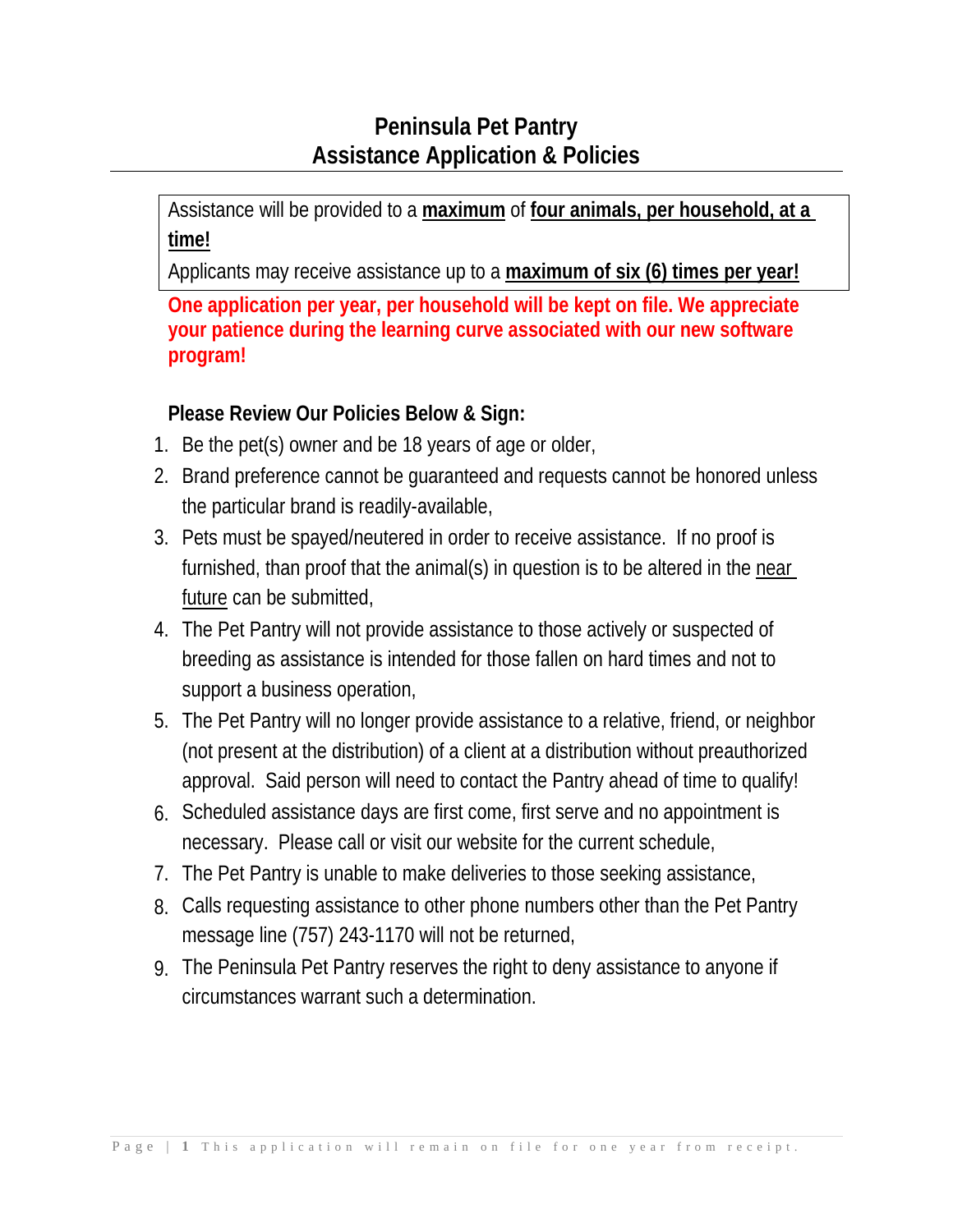#### **Affidavit of Understanding-Distribution Peninsula Pet Pantry**

I state that I am the owner of the pet(s) for which food and supply assistance from the Peninsula Pet Pantry ("Pantry") is received,

I understand that all pet food and supplies received today from the Pantry are from donated sources and I agree not to resell said items,

I understand that all pet food and supplies received today from the Pantry are from donated sources and the amount I receive cannot be guaranteed,

All food given to me will be in unaltered condition and has not been altered by anyone at any time it has been in the Pantry's care,

I understand that the Pantry will only allow me to accept food and supply assistance up to (6) six times in a (12) month period, and

I understand that the pet food I receive today from The Pantry may not be the current brand I feed my pet(s), which could cause intestinal or digestive distress to my pet(s). I agree not to hold the Pantry, its staff, volunteers, representatives, or benefactors legally liable in the unfortunate event my pet(s) experiences any adverse reactions to the food I received from the Pantry.

> \_\_\_\_\_\_\_\_\_\_\_\_\_\_\_\_\_\_\_\_\_\_\_\_\_\_\_\_\_\_\_\_\_\_\_\_\_\_\_\_\_\_\_\_\_\_ Printed Name

> \_\_\_\_\_\_\_\_\_\_\_\_\_\_\_\_\_\_\_\_\_\_\_\_\_\_\_\_\_\_\_\_\_\_\_\_\_\_\_\_\_\_\_\_\_\_ **Signature**

> \_\_\_\_\_\_\_\_\_\_\_\_\_\_\_\_\_\_\_\_\_\_\_\_\_\_\_\_\_\_\_\_\_\_\_\_\_\_\_\_\_\_\_\_\_\_ Date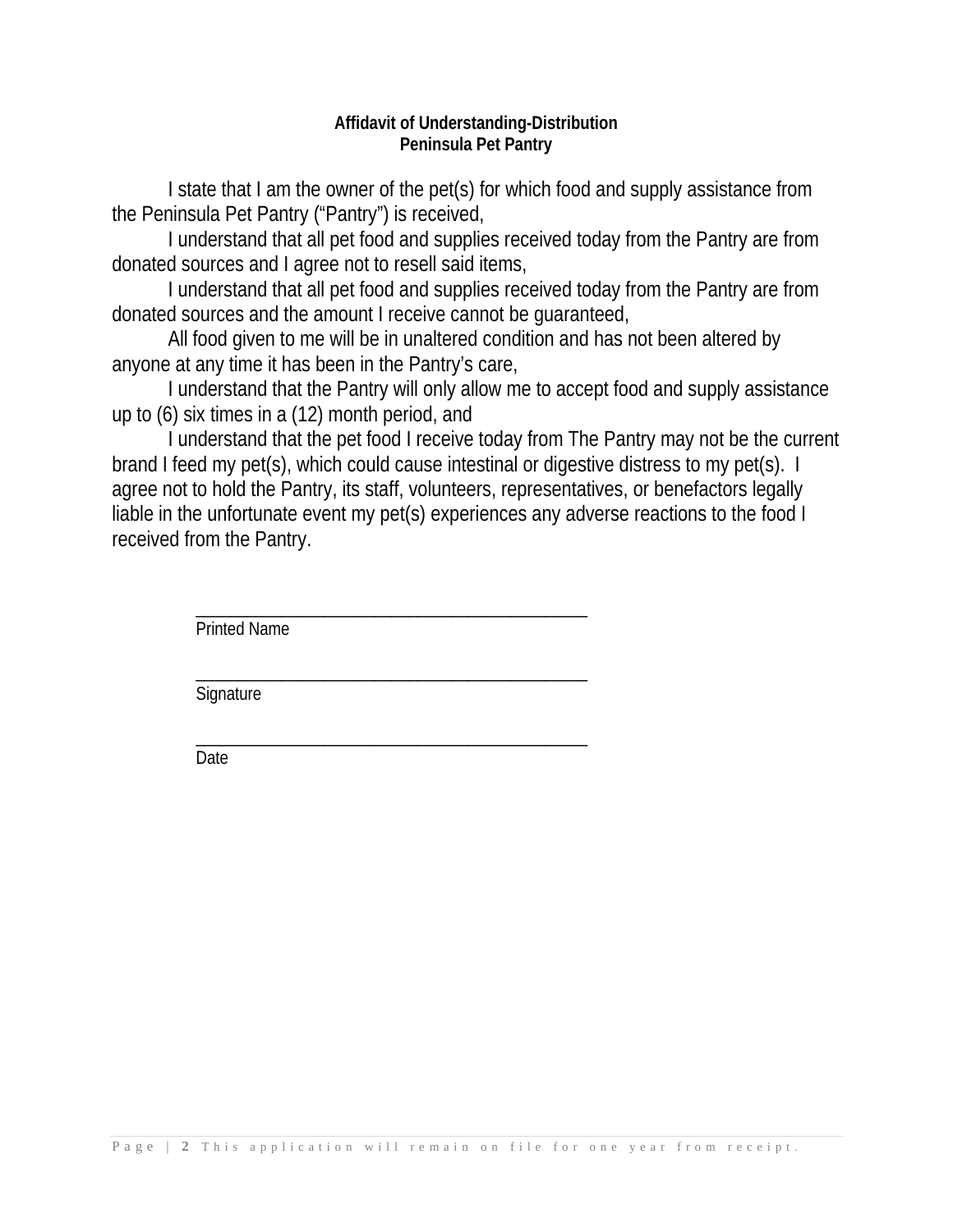# **Peninsula Pet Pantry**

Client Profile

| Name:                                                                                                       |                 |
|-------------------------------------------------------------------------------------------------------------|-----------------|
| <b>Street Address:</b>                                                                                      |                 |
| City & Zip Code:                                                                                            |                 |
| <b>Phone Number:</b>                                                                                        |                 |
| Email:                                                                                                      |                 |
| Names (other than listed above) of people <i>in your household</i> authorized to pick up on<br>your behalf: |                 |
| Do you currently receive governmental assistance?<br>If yes, please check all that apply:                   |                 |
| Social Security                                                                                             |                 |
| Disability                                                                                                  |                 |
| Medicaid                                                                                                    |                 |
| <b>Unemployment Benefits</b>                                                                                |                 |
| SNAP and/or WIC                                                                                             |                 |
| <b>TANF</b>                                                                                                 |                 |
| Other (please specify)                                                                                      |                 |
| Please check your estimated combined MONTHLY household income: (may be verified upon                        |                 |
| request)<br>\$0-\$999<br>\$1,000-\$1,999                                                                    | \$2,000-\$2,999 |
| \$3,000+ (please indicate why you are requesting assistance                                                 |                 |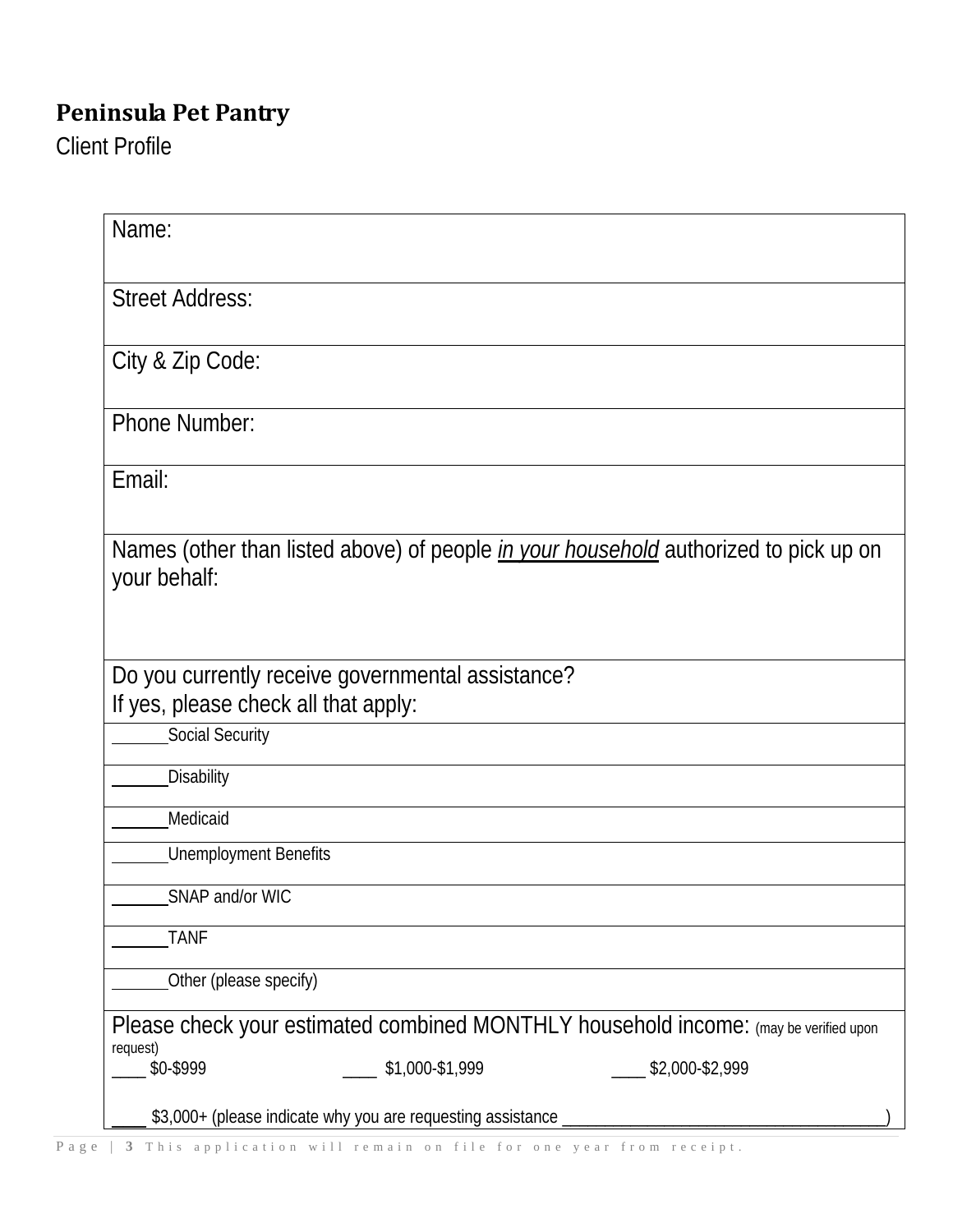# **Peninsula Pet Pantry**

Pet Profile

| Name of Pet | Cat / Dog/<br><b>Bird/Other</b> | Age | Weight<br>(S, M, L,<br>XL) | Breed (if<br>known) | Spay/Neuter<br>(y/n) | <b>Special Diet</b><br>Issues or<br>Allergies<br>(y/n) |
|-------------|---------------------------------|-----|----------------------------|---------------------|----------------------|--------------------------------------------------------|
|             |                                 |     |                            |                     |                      |                                                        |
|             |                                 |     |                            |                     |                      |                                                        |
|             |                                 |     |                            |                     |                      |                                                        |
|             |                                 |     |                            |                     |                      |                                                        |

I certify that the information I have provided on this application is true and that giving false information will result in the disapproval of this application and future disqualification of service from our organization.

Signature & Date

\_\_\_\_\_\_\_\_\_\_\_\_\_\_\_\_\_\_\_\_\_\_\_\_\_\_\_\_\_\_\_\_\_\_\_\_\_\_\_\_\_\_\_\_\_\_\_\_\_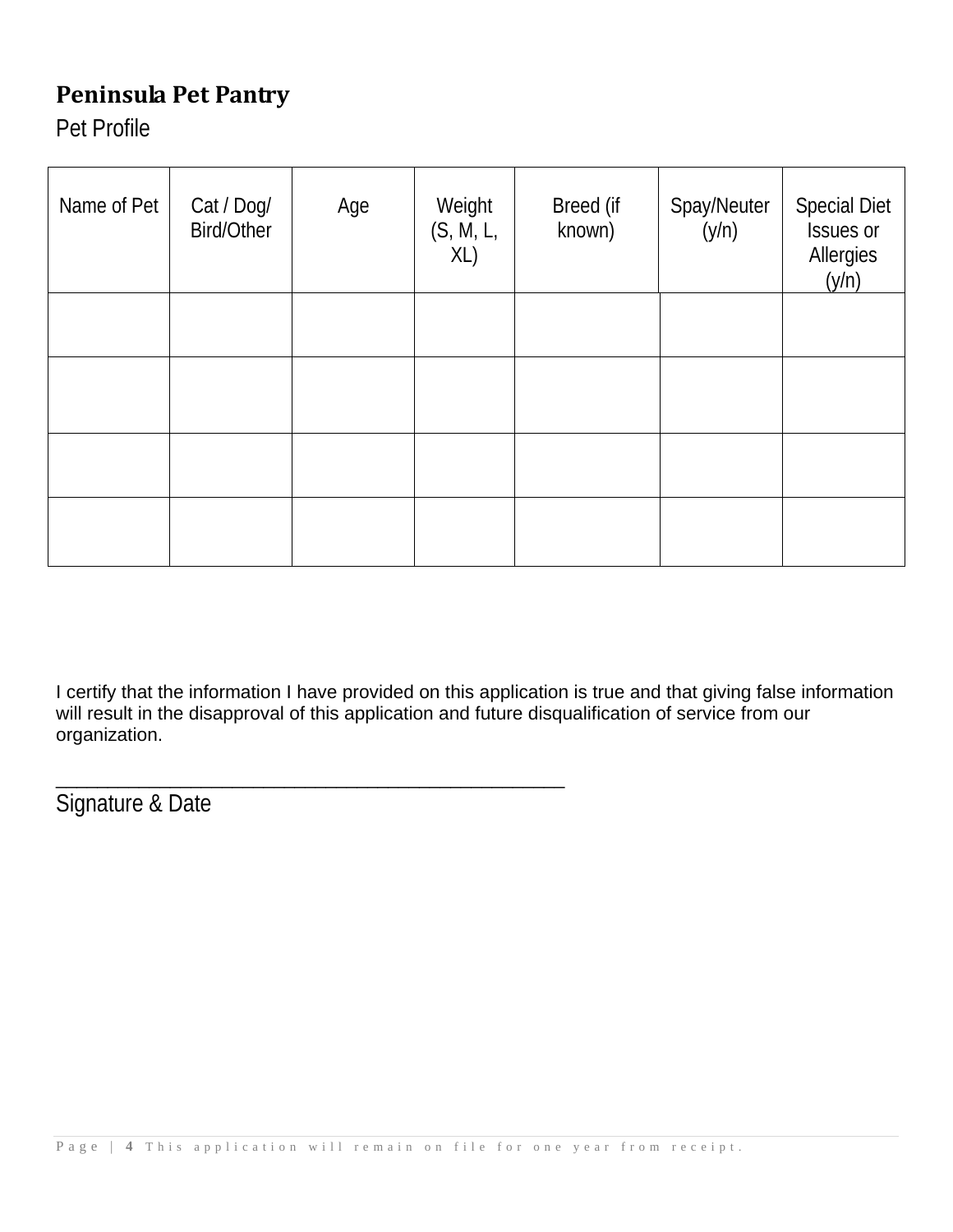# *IMPORTANT NOTICE* PENINSULA PET PANTRY'S 2014 FOOD ASSISTANCE INFORMATION (AMENDED JAN 2014)

#### *Mission:*

To provide temporary support of pet food and supplies to pet owners facing financial hardship in Hampton, Newport News, Yorktown, Williamsburg/James City County, and Gloucester.

### *Limit:*

Assistance is limited **to six (6) times per household each year**.

## *Maximum Pets Served (per distribution):*

Assistance will be provided for a **maximum of four (4) pets only**, regardless of the actual number of pets currently living in the household.

#### *How to Receive Help:*

Assistance is provided at first come, first serve distribution dates. Please refer to our current distribution calendar found on our website and our voice mail greeting.

## **PLEASE DO NOT CONTACT OR VISIT OUR DISTRIBUTION CENTERS CONCERNING PET PANTRY BUSINESS!!**

The Pet Pantry operates out of borrowed space from generous community members. Our community partners are actively working on their own business operations and cannot take the time to answer questions that our volunteers are equipped to do. Please call our message line at 243-1170 or send an email, [contact@peninsulapetpantry.org](mailto:contact@peninsulapetpantry.org) if you have a question or need info regarding the pet pantry.

## *Required Info to Receive Help (first time receiving assistance for the year ONLY):*

- A photo ID, featuring a current address. If your address changes, please inform our distribution volunteers upon receiving assistance.
- Proof that pet(s) have been spayed or neutered. Proof that a pet will be altered in the NEAR FUTURE can also be accepted.
- A completed client profile and signed application form. Forms can be found on our website and are also available at each distribution.

### *Flea/Tick Medications:*

When available, flea and tick medications will be distributed one time to each household per year. This policy may be revised if more treatment vials become available.

#### *Low Cost Services:*

The Pet Pantry does not provide low-cost pet services directly but is happy to provide a listing of community providers if needed. Such information can be found on our website as well as at distributions.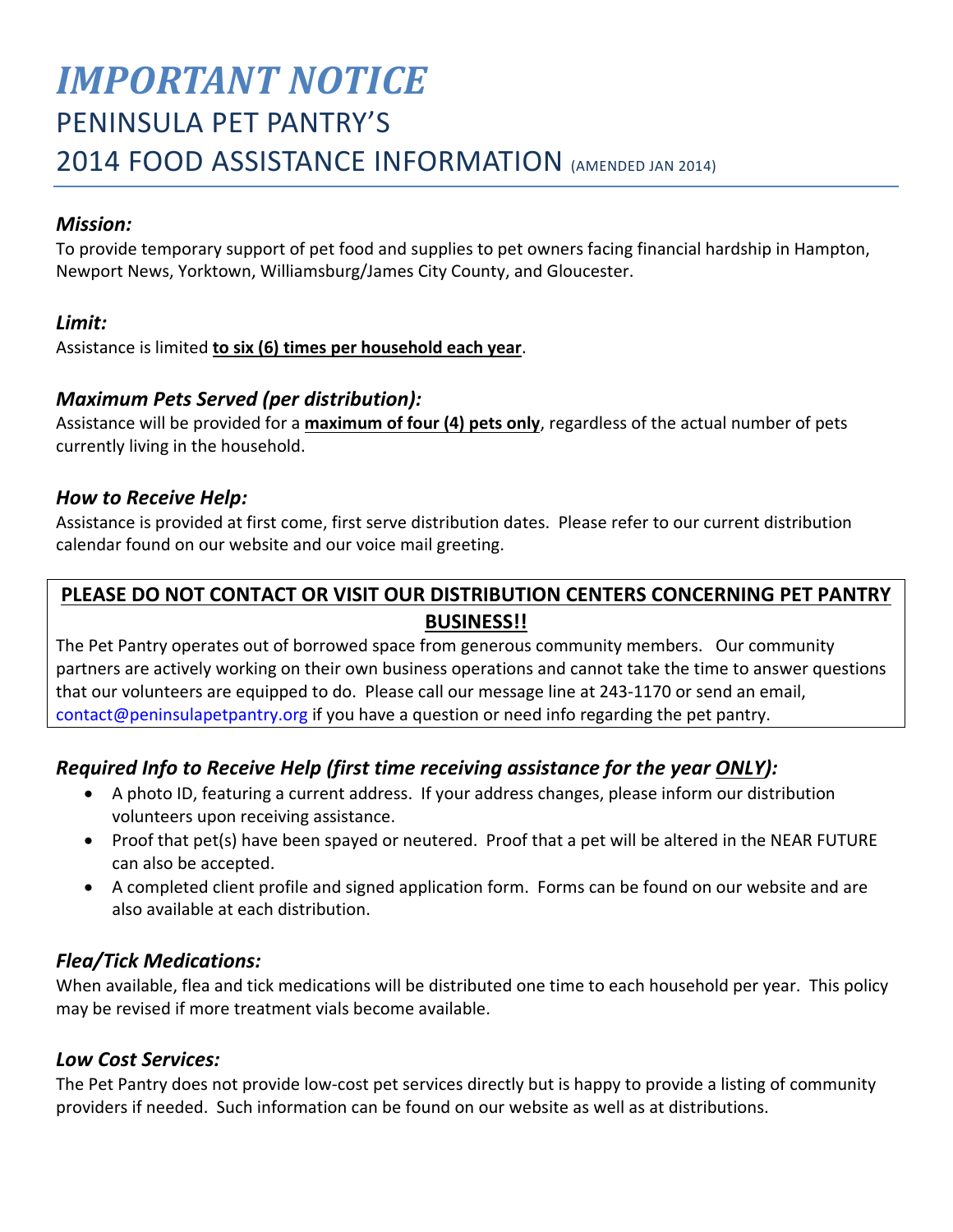#### *Client Responsibilities:*

1) Your pet is required to be spayed or neutered in order to receive help from the Pet Pantry. Too many unwanted animals are homeless and/or euthanized every year due to the overgrowth of the pet population. Remember what Bob Barker used to say every day as he closed the Price is Right, "Help control the pet population, have your pet spayed or neutered."

*Please refer to our list of low-cost spay/neuter providers and schedule an appointment today!*

- 2) We love our furry creatures and know how special they are to each and every pet owner. That being said, if you are experiencing financial difficulties that prevent you from being able to properly feed and care for your fur babies, then this would NOT be the time to take in more animals. There are many humane rescue and foster groups in our area that we would be more than happy to put you in contact with to help find these pets their forever home.
- *3)* People involved in breeding animals are excluded from receiving help from the Pet Pantry; if one is engaged in a breeding operation, than one should be able to financially support it. Those in violation of local and state breeding laws can and will be reported to the proper authorities. *Note: Some localities will consider you a breeder if you have more pets than legally allowed. Please see #5.*
- 4) Assistance from the Pet Pantry is **temporary**. We are not set up to provide a long-term solution for pet owners. Those pet owners who are unable to properly care for their pets without the help of the Pantry should look into working with foster and rescue groups. As mentioned in #2, there are many humane groups that may be able to provide temporary help to those who need it.
- 5) Each locality has specific laws and ordinances that regulate pet ownership (how many, types, etc.). For example, in Hampton it is unlawful to feed feral cats unless you have written permission from the city to do so. In other localities, it is unlawful to have more than 4-6 pets without a breeder's license. Each pet owner should become familiar with the local laws so that they are not found to be in violation. While the ordinances sound harsh and picky, they were formulated as a result of irresponsible pet ownership seen by Animal Control officers on the Peninsula. Picking up stray animals is the biggest portion of an Animal Control officer's work day. Hence the nonstop appeals to spay/neuter, not to take in more pets than you can support, etc.

*I understand and agree to comply with the above requirements to receive help from the Peninsula Pet Pantry. I understand that failure to comply with any of the above requirements will bar me from receiving future assistance from the Peninsula Pet Pantry.* 

*Name*

*Signature* 

*Date*